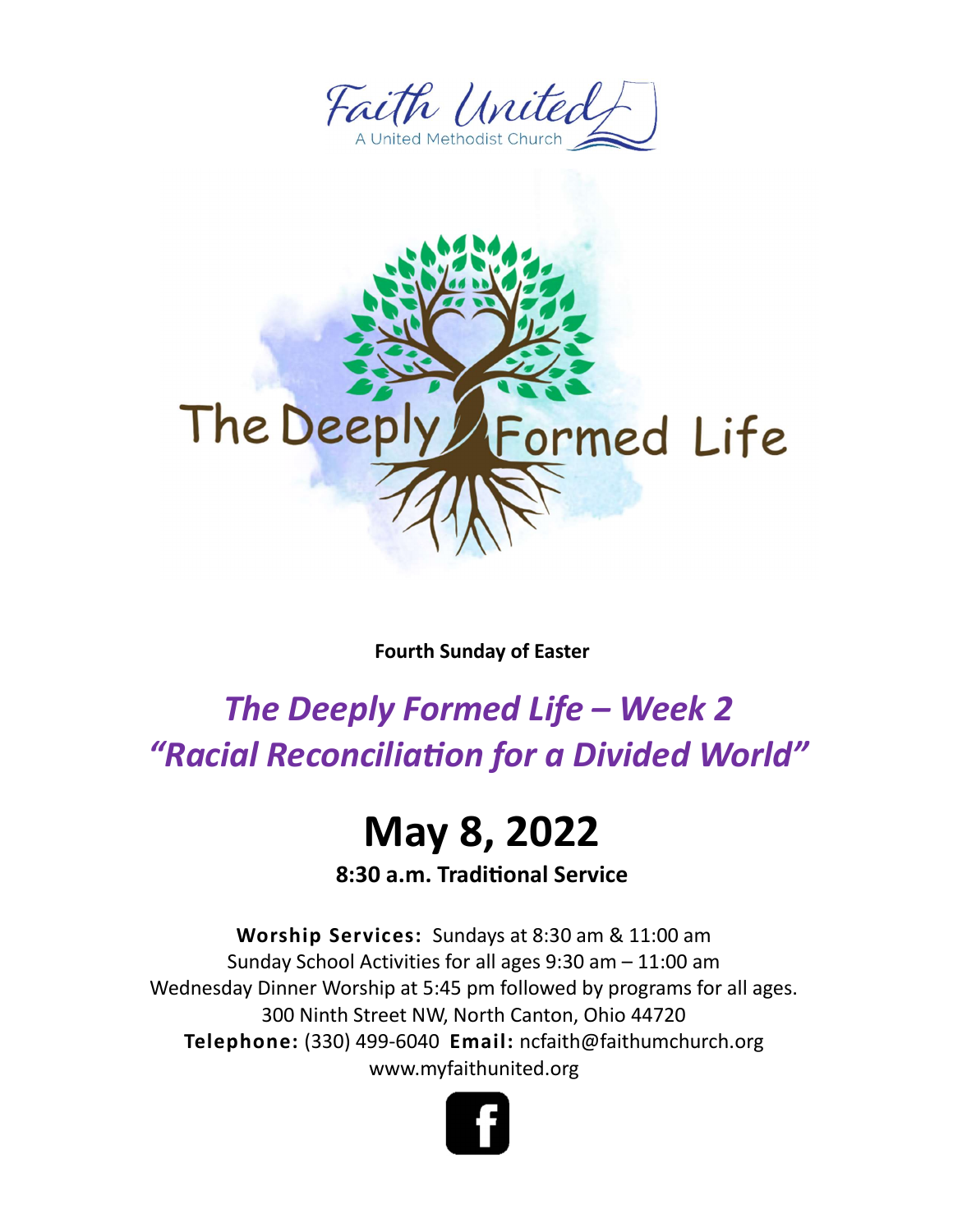

## Liturgist: Taylor Sowers Greeters: Bernie and Sally Minor

| <b>PRELUDE</b>                       | "Thankful"                                                                          | arr. Eithum                         |
|--------------------------------------|-------------------------------------------------------------------------------------|-------------------------------------|
|                                      | Celebration Bells - Jody Lindower, director                                         |                                     |
| <b>WELCOMING THE LIGHT OF CHRIST</b> |                                                                                     |                                     |
| <b>WELCOME AND ANNOUNCEMENTS</b>     |                                                                                     |                                     |
| *CALL TO WORSHIP<br>One: We are here | (based on Ephesians 2:11-22)                                                        | written by Bruce Prewer             |
| Many: In the name of Jesus Christ.   |                                                                                     |                                     |
| were near.                           | One: He came and preached peace to you who were far off and peace to those who      |                                     |
|                                      | Many: We are no longer like outsiders in a foreign land, but we are fellow citizens |                                     |
|                                      | with the saints in the household of God.                                            |                                     |
| One: Let everyone praise the Lord!   |                                                                                     |                                     |
| All: The Lord's name be praised!     |                                                                                     |                                     |
| *HYMN OF INTENTION                   | "All Hail the Power of Jesus' Name"                                                 | <b>UMH 154</b>                      |
| <b>CHILDREN'S SERMON</b>             |                                                                                     | <b>Kathy Schmucker</b>              |
|                                      |                                                                                     | <b>Spiritual Formation Director</b> |
| <b>FAITH STORY</b>                   | <b>Wednesday Dinner Worship</b>                                                     | John Hartzell                       |
| <b>OFFERING AND OFFERTORY</b>        | "Rock-A-My-Soul"                                                                    | arr. Stephenson                     |
|                                      |                                                                                     |                                     |
|                                      | Celebration Bells - Jody Lindower, director                                         |                                     |
| <b>*DOXOLOGY</b>                     |                                                                                     |                                     |
|                                      | Praise God from whom all blessings flow                                             |                                     |
|                                      | <b>Praise God all creatures here below</b>                                          |                                     |
|                                      | Praise God above ye heavenly hosts<br>Praise God, the Son and Holy Ghost. Amen      |                                     |

 $\overline{\phantom{a}}$  , and the contribution of the contribution of the contribution of the contribution of the contribution of the contribution of the contribution of the contribution of the contribution of the contribution of the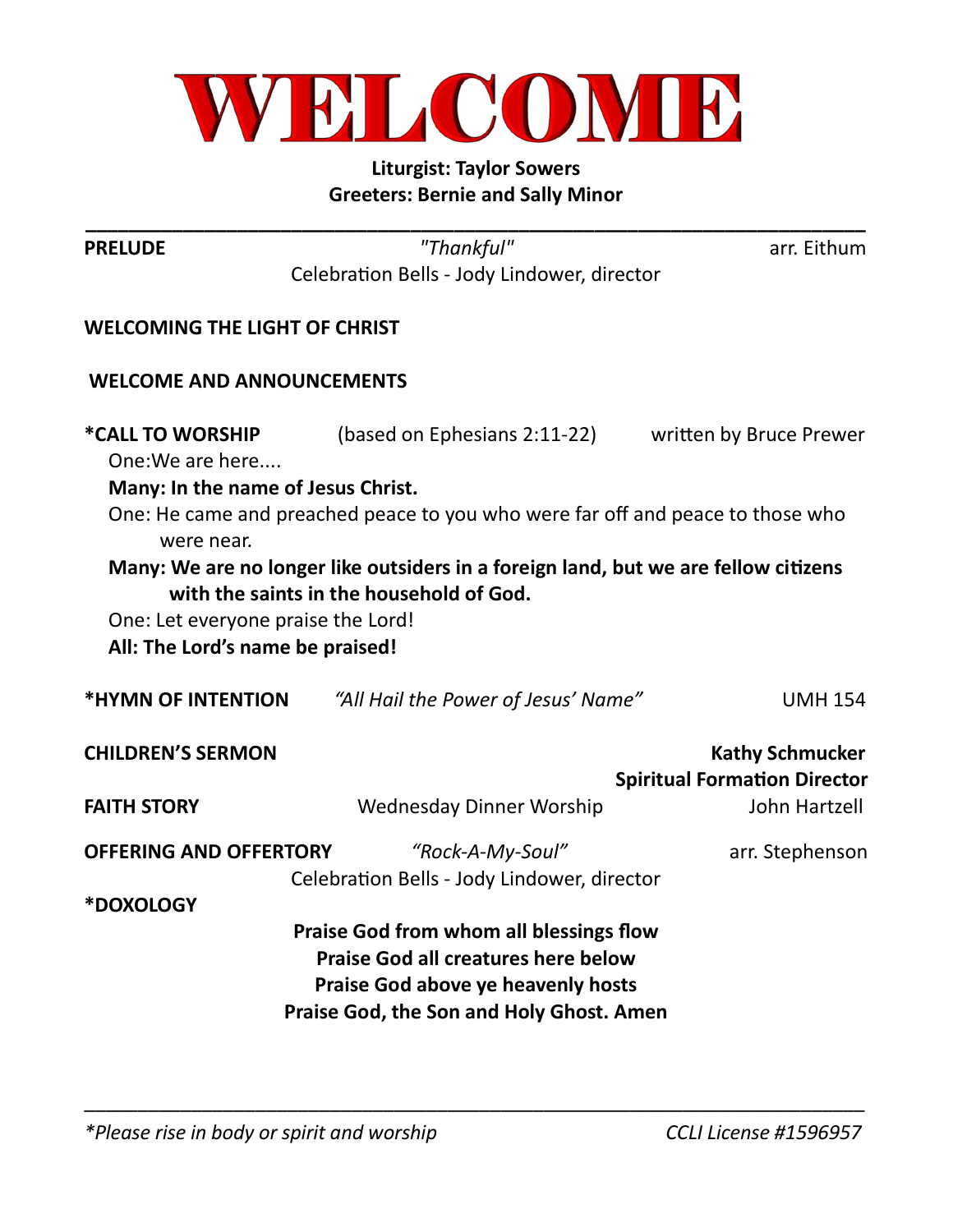## PRAYER OF DEDICATION

| <b>SCRIPTURE</b>                      |                                                                                                                                                                                                                                                                                                                                                                                   | Ephesians 2:14-22 |
|---------------------------------------|-----------------------------------------------------------------------------------------------------------------------------------------------------------------------------------------------------------------------------------------------------------------------------------------------------------------------------------------------------------------------------------|-------------------|
| <b>SPECIAL MUSIC</b>                  | "Let There Be Peace on Earth"<br>Celebration Bells - Jody Lindower, director - Joanne Fox - soloist                                                                                                                                                                                                                                                                               | arr. Dobrinski    |
|                                       | SHARING STORIES OF GOD AT WORK THROUGH OUR CELEBRATIONS AND CONCERNS                                                                                                                                                                                                                                                                                                              |                   |
|                                       | SILENT PRAYER, PASTORAL PRAYER, AND THE LORD'S PRAYER                                                                                                                                                                                                                                                                                                                             |                   |
|                                       | Our Father, who art in heaven, hallowed be thy name,<br>thy Kingdom come, thy will be done, on earth as it is in heaven.<br>Give us this day our daily bread, and forgive us our<br>Trespasses as we forgive those who trespass against us.<br>And lead us not into temptation but deliver us from evil.<br>For thine is the kingdom, and the power, and the glory forever. Amen. |                   |
| <b>HYMN OF CENTERING</b>              | "Awesome God"                                                                                                                                                                                                                                                                                                                                                                     | <b>TFWS 2040</b>  |
| <b>SCRIPTURE</b>                      |                                                                                                                                                                                                                                                                                                                                                                                   | Ephesians 6:10-20 |
| <b>SERMON</b>                         | The Deeply Formed Life - Week 2<br>"Racial Reconciliation for a Divided World"<br><b>Rev. Steve Stultz Costello</b>                                                                                                                                                                                                                                                               |                   |
| *HYMN OF MISSION                      | "Marching to Zion"                                                                                                                                                                                                                                                                                                                                                                | <b>UMH 733</b>    |
| *BENEDICTION                          |                                                                                                                                                                                                                                                                                                                                                                                   |                   |
| <b>*FOLLOWING THE LIGHT OF CHRIST</b> |                                                                                                                                                                                                                                                                                                                                                                                   |                   |
| <b>*POSTLUDE</b>                      | "Sing Aloud Unto God"<br>Sarah Phillips, organist, pianist                                                                                                                                                                                                                                                                                                                        | Psalm 81          |
|                                       | Sensory bags and noise reducing headphones available at the Welcome Center.                                                                                                                                                                                                                                                                                                       |                   |



Hearing Loop Installed – Please switch your hearing device to "T" – "T-Coil" - "Tele Coil" or consult your audiologist.